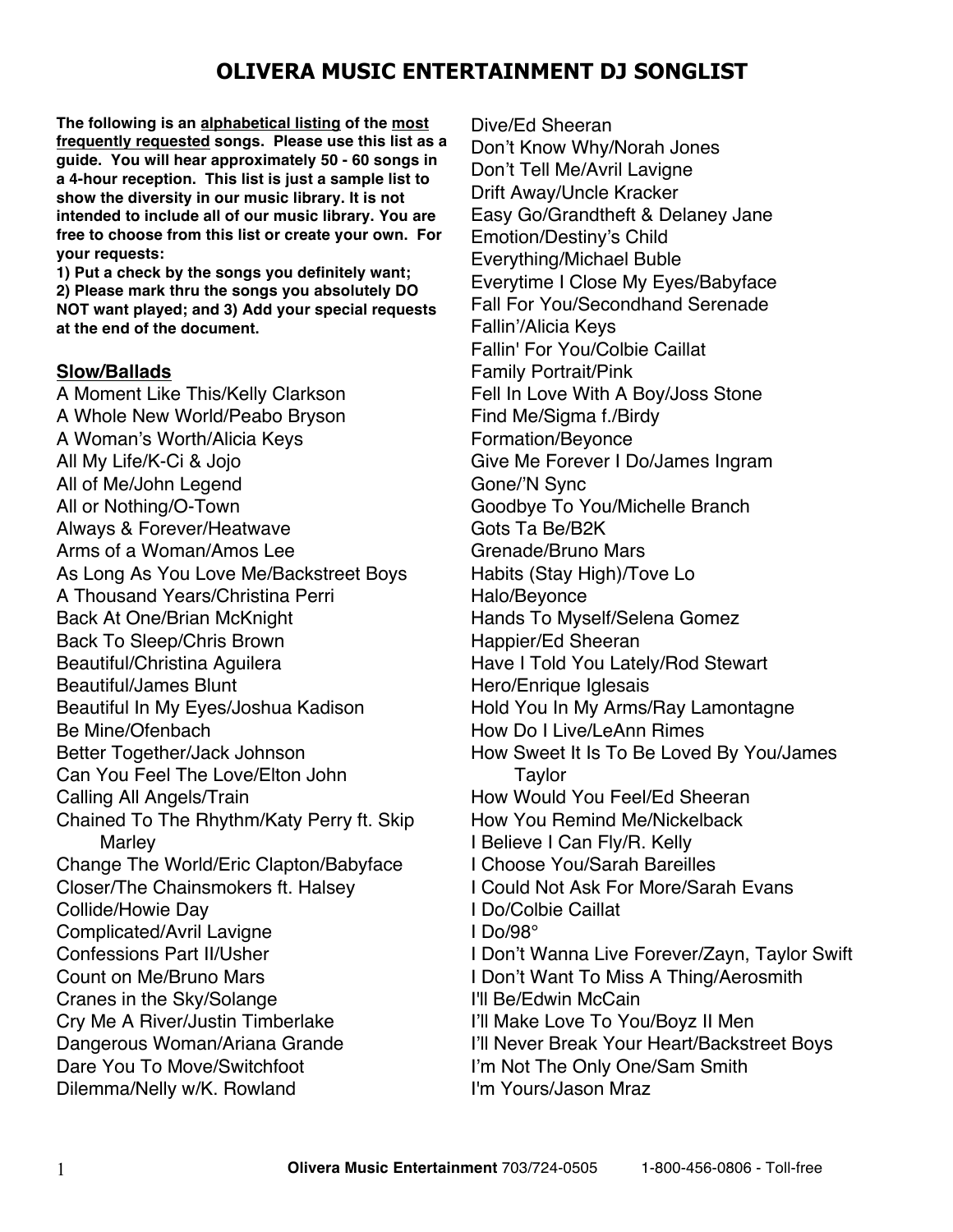I'm With You/Avril Lavigne In The Still Of The Night/Boys II Men It Had To Be You/Harry Connick Jr. It Will Rain/Bruno Mars I Want It That Way/Backstreet Boys I Won't Give Up/Jason Mraz Kiss From A Rose/Seal Kiss Me/Sixpence None The Richer Lady/Austin Mahone f./Pitbull Let Her Go/Passenger Let Me Love You/DJ Snake ft. Justin Bieber Like I'm Gonna Lose You/Meghan Trainer feat. John Legend Lost Love/Lisa Cole Love Story/Taylor Swift Love Yourself/Justin Bieber The Luckiest/Ben Folds Lucky/Jason Mraz & Colbie Caillat Make You Feel My Love/Adele Marry Me/Train Mirrors/Justin Timberlake My Old Man/Zac Brown Band Needed Me/Rihanna On Bended Knee/Boyz II Men One Call Away/Charlie Puth Paris/The Chainsmokers Perfect/Ed Sheeran Perfect/Simple Plan Picture/Kid Rock w/Sheryl Crow Places/Martin Solveig f./Ina Wroldsen Please Forgive Me/Bryan Adams The Power Of Love/ Celine Dion Pretty Baby/Vanessa Carlton The Reason/Hoobastank Rest of my Life/Bruno Mars Rise/Katy Perry Say Something/A Great Big World w/Christina Aguilera Say You Won't Let Go/James Arthur Slow Hands/Niall Horan Smile/Uncle Kracker Show You Love/KATO & Sigala f./Hailee **Steinfeld** So In Love/All 4 One

Sorry/Beyonce Sorry/Justin Bieber Starboy/The Weeknd feat. Daft Punk Stay With Me/Sam Smith Still/Brian McKnight Still The One/Shania Twain Stressed Out/twenty one pilots Style/Taylor Swift Take Me To Church/Hozier Tears In Heaven/Eric Clapton Thinking of You/Katy Perry Thinking Out Loud/Ed Sheeran Too Good To Say Goodbye/Bruno Mars U Got It Bad/Usher Unconditionally/Katy Perry Underneath It All/No Doubt Underneath Your Clothes/Shakira Use Somebody/Kings Of Leon Versace on the Floor/Bruno Mars Waiting For Superman/Daughtry Walking Away/Craig David Want to Want Me/Jason Derulo Whatever It Is/Zac Brown Band When I Was Your Man/Bruno Mars When We Were Young/Adele Wide Awake/Katy Perry Wildest Dreams/Taylor Swift With Arms Wide Open/Creed Work From Home/Fifth Harmony feat. Ty Dolla \$ign You Are The Best Thing/Ray LaMontagne You Don't Know My Name/Alicia Keys Young Girls/Bruno Mars Youth/Troye Sivan You Were Meant For Me/Jewel You Raise Me Up/Josh Groban Your Body Is A Wonderland/John Mayer

#### **DANCE/POPULAR/R&B**

A Thousand Miles/Vanessa Carlton Accidentally In Love/Counting Crows (from Shrek 2) Addicted/Simple Plan Adventure of a Lifetime/Coldplay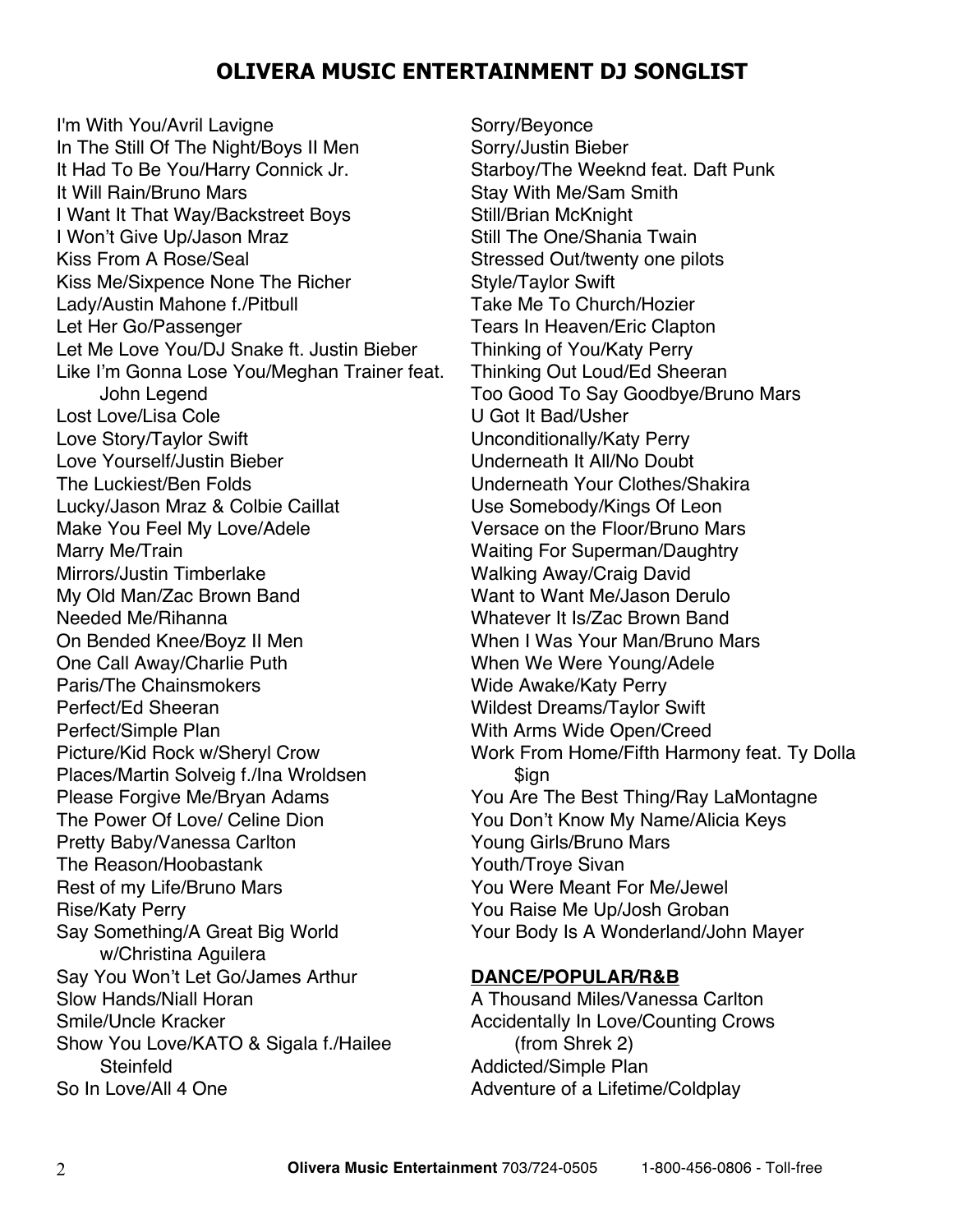Again/Janet Jackson Ain't It Fun/Paramore All About That Bass/ Meghan Trainor All For You/Sister Hazel All In My Head/Fifth Harmony feat. Fetty Wap All I Wanna Do/Sheryl Crow All You Wanted/Michelle Branch Alone/Alan Walker Alright/Janet Jackson Am I Wrong/Nico & Vinz American Woman/Lenny Kravitz Another Night/Real McCoy Are You Gonna Be My Girl/Jet At My Best/Machine Gun Kelly Baby Baby Baby/TLC Baby Got Back/Sir Mix-A Lot Baby Likes To Rock It/Tractors Bang Bang/Jessie J Believer/Imagine Dragons Be My Lover/LaBouche Best Day of My Life/American Authors Big Yellow Taxi/Counting Crows w/Vanessa **Carlton** Birthday/Katy Perry Black Beatles/Rae Sremmurd ft. Gucci Mane Black or White/ Michael Jackson Blank Space/Taylor Swift Blinded/Third Eye Blind Blurred Lines/Robin Thicke feat. Pharrell & T.I. Body Moves/DNCE Boom Boom Pow/Black Eyed Peas Born This Way/Lady Gaga Boys Of Summer/DJ Sammy Breathe/Blu Contrell with Sean Paul Breathe Again/Toni Braxton Buddy Holly/Weezer Bump, Bump, Bump/B2K, w/ P. Diddy Burn/Usher Butterfiles/Michael Jackson Bye Bye Bye/'N Sync Cake By The Ocean/DNCE California Gurls/Katy Perry California Love/Coolio Call Me Maybe/Carly Rae Jepsen

Can Heaven Wait/Luther Vandross Can't Feel My Face/The Weeknd Can't Fight The Moonlight/LeAnn Rimes Can't Get You Out Of My Head/Kylie Minogue Can't Hold Us Down/Christina Aguilera Can't Let You Go/Fabolous Can't Stop The Feeling/Justin Timberlake Castle on the Hill/Ed Sheeran Cheap Thrills/Sia feat. Sean Paul Chunky/Bruno Mars Clocks/Coldplay Closing Time /Semisonic Club Can't Handle Me/Flo Rida feat. David Guetta C'Mon Ride The Train/Quad City DJ's Cold/Maroon 5 Cold Water/Major Lazer feat. Justin Bieber & MO) Color of Love/Boyz II Men Conga/Miami Sound Machine Counting Stars/OneRepublic Crazy/Dream, Featuring Loon Crazy/Seal Crazy In Love/Beyonce w/ Jay-Z Creep/TLC Cruel Summer/Ace of Base Crush/Jennifer Paige Da Butt/E. U. Dark Horse/Katy Perry Dear Future Husband/Meghan Trainor Despacito/Luis Fonsi & Daddy Yankee Diamond Girl/Nice-N-Wild Diddy/P. Diddy Die Another Day/Madonna Dig In/Lenny Kravitz Dip It Low/Christina Milian Disease/Matchbox 20 The Distance/Evan & Jaron DJ Got Us Fallin' In Love/Usher Do I Have To Cry For You/Nick Carter Do That.../Baby F/T P. Diddy Do You Believe/Cher Don't/Ed Sheeran Don't Give Up/Morgan Page f./Lissie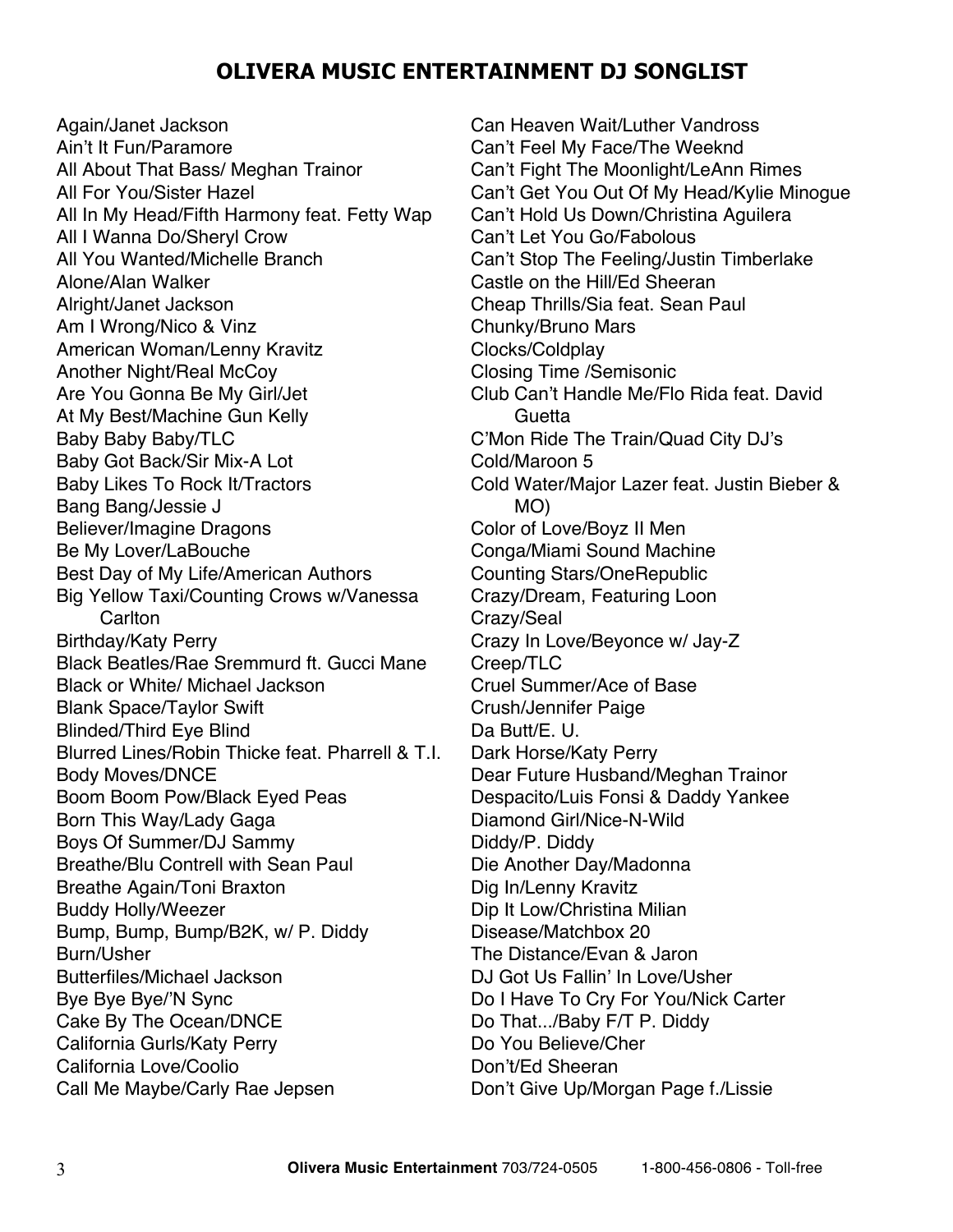Don't Let Me Get Me/Pink Don't Speak/No Doubt Don't Stop Dancing/Creed Don't Stop 'Til You Get Enough/Michael Jackson Don't Turn Off The Lights/Enrique Iglesias Don't Wanna Know/Maroon 5 Don't You Want Me/Alcazar Doo Wop That Thing/Lauryn Hill Down/Jay Sean Down 4 You (Top 40 Edit)/Ir Gotti Presents Dream Lover/Mariah Carey Drop It Like It's Hot/Snoop Dog Featuring Pharrell Drowning/Backstreet Boys Dumb Girls/Lucy Woodward Dynamite/Taio Cruz End Of The Road/Boys II Men Escape/Enrique Iglesias E.T./Katy Perry feat. Kanye West Everybody/Backstreet Boys Everybody Everybody/Black Box Everyday/Bon Jovi Everyday/Dave Matthews Band Excuse Me Miss/Jay-Z Falling/Alesso Family Affair/Mary J. Blige Fancy/Iggy Azalea Fast Love/George Michael Feels So Right/Eagle Eye Cherry Fighter/Christina Aguilera Fire Burning/Sean Kingston Firework/Katy Perry First Date/Blink 182 500 Miles (I'm Gonna Be)/Proclaimers Fly Away/Lenny Kravitz For You/The Calling Funky Cold Medina/Tone Loc Galway Girl/Ed Sheeran The Game Of Love/Santana w/Michelle Branch Gangsta Lovin/Eve w/Alicia Keys Get Busy/Sean Paul Get Low/Lil Jon & The East Side Boys, Ft. Ying Yang Twins

Get Lucky/Daft Punk feat. Pharrell Williams Get Ready to Bounce/Brooklyn Bounce Get The Party Started/Pink Gettin' Jiggy With It/Will Smith Gimme Some Love/Gina G. Gimme The Light (Clean)/Sean Paul Girl All The Bad Guys Want/Bowling For Soup Girlfriend/B2K Girlfriend/'N Sync Girls and Boys/Good Charlotte Girls Of Summer/Aerosmith Give Me Everything/Pitbull feat. Ne-Yo, Afrojack & Nayer Gonna Make You Sweat/C & C Music Factory Good Feeling/Flo Rida Good Friend/Nine Days Gotta Get Through This/Daniel Bedingfield Green Light/Lorde Habits (Stay High)/Tove Lo Hands Clean/Alanis Morissette Happy/Ashanti Happy/Pharrell Williams Harder To Breathe/Maroon 5 Heavy/Linkin Park He Is/Brandy Heaven/DJ Sammy & Yanou, Featuring Do Hella Good/No Doubt Help Me/Nick Carter Here Come the Hotstepper/Inl Kamoze Here Is Gone/Goo Goo Dolls Here Without You/3 Doors Down Hey Baby/No Doubt Hey Mr. DJ/Zhane Hey Ya/Outkast Hip Hop Hooray/Naughty by Nature Hold My Hand/Hootie & the Blowfish Holiday In My Head/Smash Mouth Hollywood/Madonna Honey/Mariah Carey Hooch/Everything Hot Hot Hot/Buster Poindexter Hot In Here (Clean)/Nelly Hot n Cold/Katy Perry How Come You Don't Call Me/Alicia Keys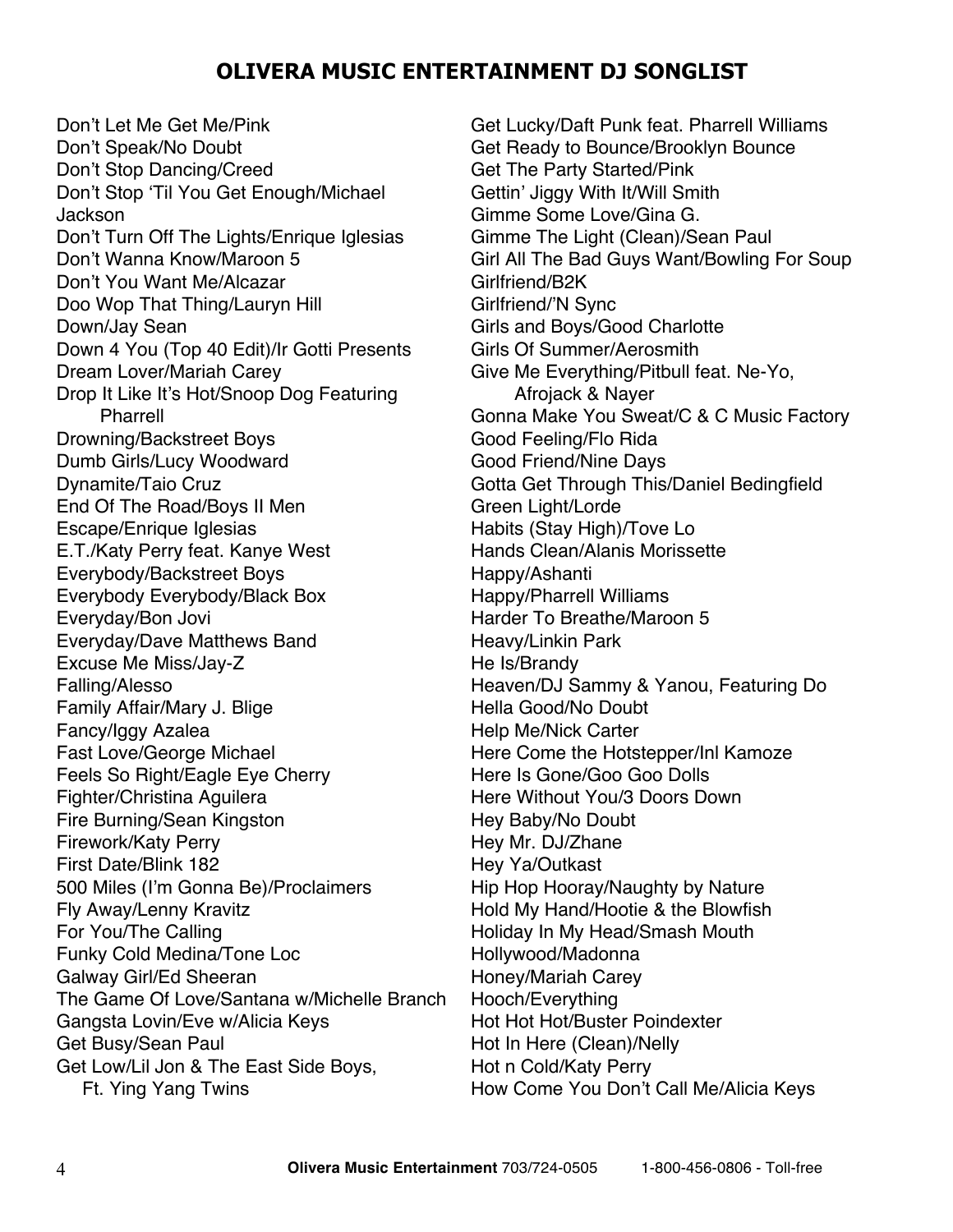Hummingbird Heartbeat/Katy Perry I Believe In A Thing Called Love/The Darkness I Can't Dance/Genesis Ice Ice Baby/Vanilla Ice I Do (Wanna Get Close To You)/3LW I Drove All Night/Celine Dion I Feel It Coming/The Weeknd ft. Daft Punk I Gotta Feeling/Black Eyed Peas I Kissed A Girl/Katy Perry I Like It/ Blackout Allstars I Love It/Icona Pop feat. Charli XCX I Love You/Axwell Ingrosso f./Kid Ink I Love You/Faith Evans I Love You/Dru Hill I Must Not Chase The Boys/Play I Need A Girl/P. Diddy w/Usher & Loon I Need A Girl (Pt.2)/P. Diddy & Ginuwine I Need You/Marc Anthony I Never Knew/Gloria Gaynor I Wanna Dance With Somebody/Roxanne I Want Love/Elton John I Want You Back/'N Sync I Wonder If I Take You Home/Lisa Lisa & Cult Jam I'd Do Anything/Simple Plan If/Janet Jackson If I Could Go/Angie Martinez If You're Not The One/Daniel Bedingfield I'm A Slave 4 U/Britney Spears I'm Alive/Celine Dion I'm All About You/Aaron Carter I'm Already There (Rhett's Mix)/Lonestar I'm Glad/Jennifer Lopez I'm Gonna Be Alright/Jennifer Lopez I'm Gonna Get You/Bizzare, Inc. I'm Gonna Getcha Good/Shania Twain I'm Gonna Make You Love Me/Play I'm Not The Girl/Rachel Farris I'm The Only One/Melissa Ethridge I'm Too Sexy/Right Said Fred I'm With You/Avril Lavigne In A Dream/Rockwell The Impression I Get/Mighty Mighty Bosstones In A Little While/Uncle Kracker

In Da Club/50 Cent In My Place/Coldplay In This Diary/The Ataris In Your Life/La Bouche I Need You/Armin Van Buuren & Garibay f./ Olaf Blackwood Informer/Snow Intergalactic/Beastie Boys Interstate Love Song/Stone Temple Pilots Into The Groove/Madonna Into You/Ariana Grande Iris/Goo Goo Dolls It Ain't Me/Kygo & Selena Gomez It's About Time/Lillix I've Been Thinking About You/London Beat Jealous/Nick Jonas Jump/Kris Kross Jump Around/House Of Pain Just A Friend 2002/Mario Just Dance/Lada Gaga Just Like Fire/Pink Just Like Heaven/The Cure Just Lost It/Eminem Just The Way You Are/Bruno Mars Killing Me Softly/Fugees Kissing Strangers/DNCE ft. Nicki Minaj Landslide (S. Crow Remix)/Dixie Chicks Last Friday Night/Katy Perry Latch/Disclosure ft. Sam Smith Lean On/Major Lazer & DJ Snake feat. MO Let's Get It Started/Black Eyed Peas Let's Talk About Sex/Salt -N-Pepa Lifestyles Of The Rich & Famous/Good **Charlotte** Like I Love You/Justin Timberlake Linger/Cranberries Lips Are Movin'/Meghan Trainor Livin' It Up/Ja Rule Locked Out Of Heaven/Bruno Mars Love Never Felt So Good/Michael Jackson ft. Justin Timberlake Luv Me Luv Me/Shaggy & Janet Marry You/Bruno Mars Mesmerize/Ja Rule, Featuring Ashanti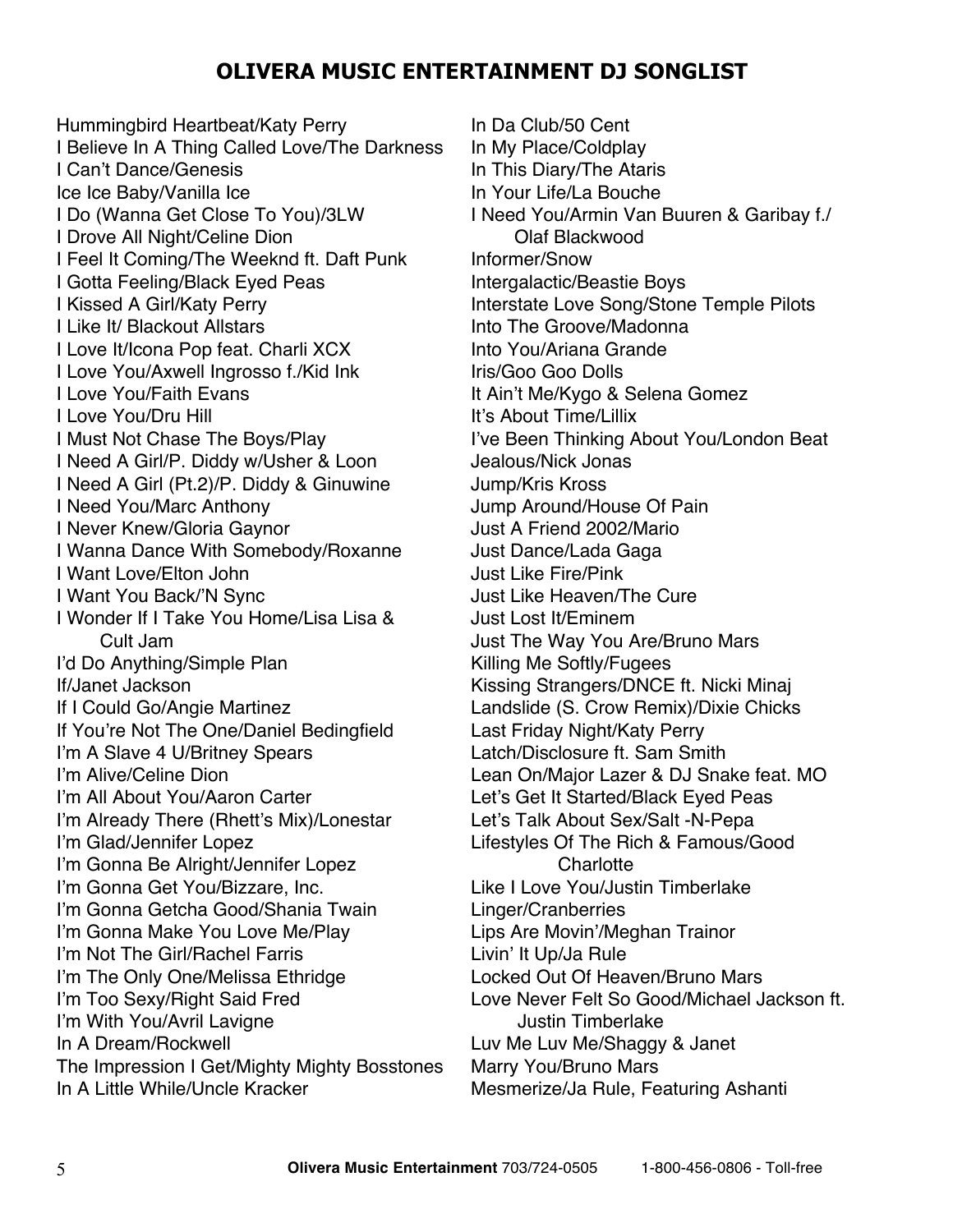Me Too/Meghan Trainor Middle/DJ Snake feat. Bipolar Sunshine The Middle/Jimmy Eat World Missing/Everything But The Girl Motownphilly/Boyz II Men Moves Like Jagger/Maroon 5 feat. Christina **Aguilera** Move This/Technotronic Move Ya Body/Nina Sky Mr. Jones/Counting Crows My Boo/Usher w/ Alicia Keys My Happy Ending/Avril Lavigne My House/Flo Rida Never Leave You - Uh Ooh.../Lumidee No/Meghan Trainor No Diggity/Blackstreet No Letting Go/Wayne Wonder No Scrubs/TLC No Such Thing/John Mayer Not A Bad Thing/Justin Timberlake Now or Never/Halsey Now That We Found Love/Heavy D. & the Boys O.P.P./Naughty By Nature One/U2 One Dance/Drake feat. Kyla & WizKid One Headlight/Wallflowers One Last Breath/Creed One More Time/Daft Punk One More Weekend/Audien & Max One Week/Barenaked Ladies Only Want To Be With You/Hootie & the Blowfish On My Mind/Ellie Goulding On The Floor/Jennifer Lopez feat. Pitbull Paradise/LL Cool J w/Amerie Part of Me/Katy Perry Party In The USA/Miley Cyrus Party Rock Anthem/LMFAO ft. Lauren Bennett & GoonRock Passionfruit/Drake Perfect/One Direction Perfect Strangers/Jonas Blue ft. JP Cooper Pieces Of Me/Ashlee Simpson

Please Don't Stop The Music/Rihanna Poker Face/Lady Gaga Pour Some Sugar on Me/Def Leppard Problem/Ariana Grande ft. Iggy Azalea Pump Up The Jam/Technotronic Punk Rock 101/Bowling For Soup Push It/Salt-N-Pepa Quit Playing Games With My Heart/Backstreet Boys Rather Be/Clean Bandit Real World/Matchbox 20 Rhythm of Love/DJ Company Rich Boy/Galantis Roar/Katy Perry Rockabye/Clean Bandit & Anne-Marie Rock Wit U (Awww Baby)/Ashanti Rock Your Body/Justin Timberlake Roses/The Chainsmokers feat. Rozes Roses/Outkast Rude/Magic! Runaround/Blues Traveler Runaway Baby/Bruno Mars Save the Last Dance For Me/Michael Buble Save Tonight/Eagle-Eye Cherry Scared To Be Lonely/Martin Garrix & Dua Lipa Semi-Charmed Life/Third Eye Blind Señorita/Justin Timberlake Sexyback/Justin Timberlake Shake Ya Tailfeather/Nelly, P. Diddy & Murphy Lee Side to Side/Ariana Grande Shoop/Salt-N-Pepa Shoulda, Woulda, Coulda/Brian McKnight Show Me Love/Robin S Shut Up And Dance/Walk The Moon The Sign/Ace of Base Sign of the Times/Harry Styles Sing/Ed Sheeran Shake It Off/Taylor Swift Single Ladies/Beyonce Sit Still, Look Pretty/Daya Slide/Calvin Harris ft. Frank Ocean & Migos Smells Like Teen Spirit/Nirvana Something Just Like This/The Chainsmokers &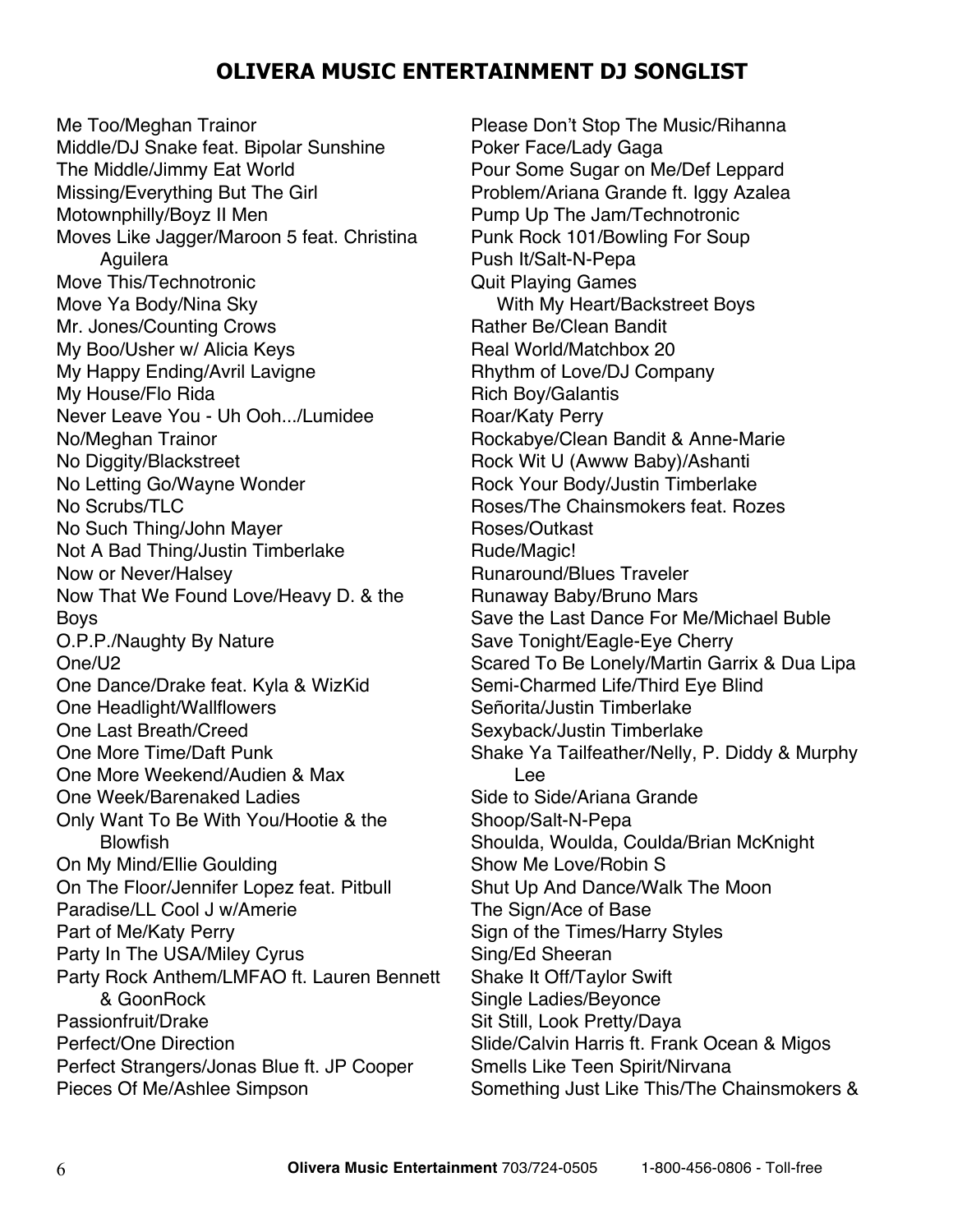**Coldplay** 

Solo Dance/Martin Jensen Spring Love/Stevie B Stacy's Mom/Fountains Of Wayne Starships/Nicki Minaj Start Me Up/Rolling Stones Stay/Zedd & Alessia Cara Stay The Night/Zedd Stitches/Shawn Mendes Stomp/God's Property Story Of My Life/One Direction Strike It Up/Black Box Stuck On A Feeling/Prince Royce f. Snoop Dogg Sugar/Maroon 5 Summer/Calvin Harris Super Freak/Rick James Swalla/Jason Derulo feat. Nicki Minaj & Ty Dolla Sign Sweet Dreams/La Bouche Symphony/Clean Bandit feat. Zara Larsson Talk Dirty/Jason Derulo ft. 2 Chainz Tearin' Up My Heart/'N Sync Tell It To My Heart/Taylor Dayne Teenage Dream/Katy Perry That's What I Like/Bruno Mars The Anthem/Good Charlotte The Boy Is Mine/Brandy & Monica The Cure/Lady Gaga The Lazy Song/Bruno Mars The Man/Aloe Blacc The Remedy (I Won't Worry)/Jason Mraz There's Nothing Holdin' Me Back/Shawn Mendes These Are The Days/O-Town This Is How We Do/Katy Perry This Is How We Do It/Montell Jordan This Is What You Came For/Calvin Harris ft. Rihanna This Is Your Night/Amber This Kiss/Faith Hill Tic Toc/LeAnn Rimes Timber/Pitbull Ft. Ke\$ha Time of Your Life/Green Day

Tipsy/J-Kwon To Where You Are/Josh Groban Together Again/Janet Jackson Tootsie Roll/69 Boyz Treasure/Bruno Mars Treat You Better/Shawn Mendes Trouble/Coldplay True Faith/New Order Tubthumping/Chumbawamba Turn Off The Light/Nelly Furtado Turn The Beat Around/Gloria Estefan 24K Magic/Bruno Mars Twilight Zone/2 Unlimited Two Princes/Spin Doctors U Can't Touch This/M.C. Hammer U Don't Have To Call/Usher Uptown Funk/Mark Ronson ft. Bruno Mars Wake Me Up!/Avicii Waking Up In Vegas/Katy Perry Walk This Way/Run D M C Walking On Air/Katy Perry Walkin' On The Sun/Smash Mouth Watch Me (Whip/Nae Nae)/Silento Waterfalls/TLC The Way You Move/Outkast, w/ Sleepy Brown We Don't Talk Anymore/Charlie Puth feat. Selena Gomez We Found Love/Rihanna feat. Calvin Harris What A Man/Salt-N-Pepa w/En Vogue What About You Friends/TLC What Do You Mean/Justin Bieber What Is Love/Haddaway When I'm Gone/3 Doors Down Whenever, Wherever/Shakira Where Are You Going/Dave Matthews Band Where Have All The Cowboys Gone/Paula Cole Where Is The Love?/Black Eyed Peas Wherever You Will Go (Rock Mix)/The Calling Whomp There It Is/Tag Team Why Don't We Fall In Love/Amerie Why Georgia/John Mayer Wild Night/John Mellencamp Wild Ones/Flo Rida feat. Sia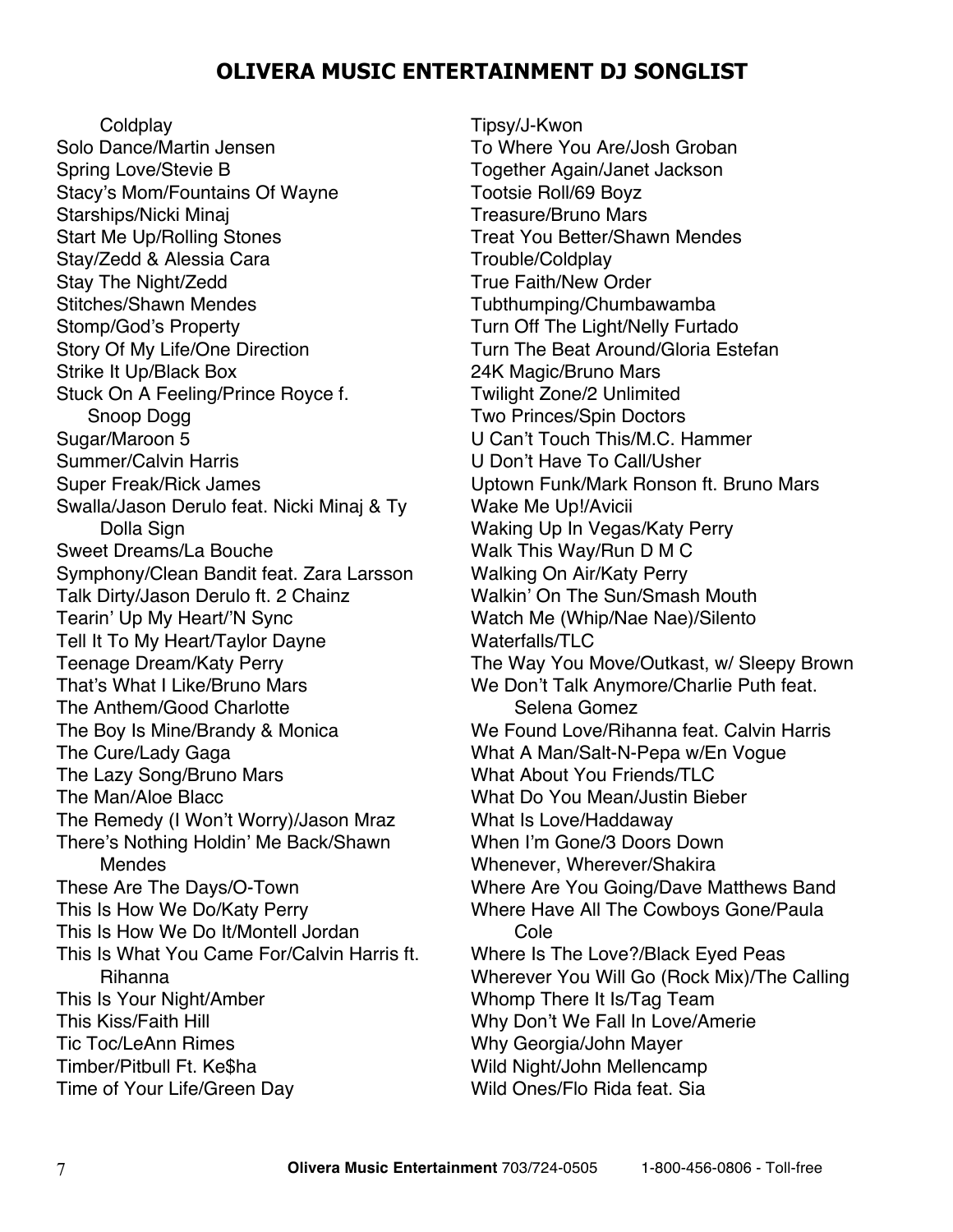Wild Thing/Tone Loc Without Me (Clean Radio Edit)/Eminem Wonder/Natalie Merchant Word Up/Cameo Work It (Clean)/Missy Elliott Work It Out (New Edit)/Beyonce Yeah!/Usher w/ Lil' Jon & Ludacris You Don't Know Me/Jaz Jones f/RAYE You Dropped A Bomb On Me/Gap Band You Had Me/Joss Stone You Rock My World/Michael Jackson Young'n (Holla Back)/Fabulous You're Not Alone/Scotty Boy & Lizzie Curious

### **DANCEABLE ROCK/POP/DISCO, INCLUDING THE 70'S&80'S**

ABC/Jackson Five American Pie/Don McLean Any Way You Want It/Journey Bad Bad Leroy Brown/Jim Croce Bad Moon Rising/ Creedence Clearwater Revival Bad To The Bone/George Thorogood Billie Jean/Michael Jackson Bohemian Rhapsody/ Queen Brick House/Commodores Brown Sugar/Rolling Stones Burning Down The House/Talking Heads Bust a Move/Young MC Caribbean Queen/Billy Ocean Celebration/Kool and the Gang Cheeseburger in Paradise/Jimmy Buffet Copacabana(At The Copa)/ Barry Manilow Crocodile Rock/ Elton John Dance to The Music/Sly & The Family Stone Dancing In The Dark/Bruce Springsteen Dancing On The Ceiling/Lionel Ritchie Dancing Queen/ABBA Footloose/Kenny Loggins Freak Out/Le Chic Freeway of Love/Aretha Franklin Funkytown/Lipps, Inc. Get Down Tonight/KC Sunshine Band Gimme 3 Steps/Lynryd Skynyrd

Gloria/Laura Branigan Glory Days/Bruce Springsteen Grease Megamix/John Travolta Heart of Glass/Blondie The Heart of Rock & Roll/Huey Lewis Heartache Tonight/Eagles Higher Love/Stevie Winwood Holiday/Madonna Hotel California/Eagles How Will I Know/Whitney Houston Hurts So Good/John Cougar Mellencamp I Just Called To Say I Love You/Stevie Wonder I Love You/Climax Blues Band I Melt With You/Modern English I Wanna Dance With Somebody/Whitney **Houston** I Will Survive/Gloria Gaynor I'm So Excited/Pointer Sisters It Ain't Me/Selena Gomez It Takes Two/Rob Base It's Raining Men/ Weather Girls I've Had the Time Of My Life/ Bill Medley Joy and Pain/Rob Base Joy To The World/Three Dog Night Jump For My Love/Pointer Sisters Jungle Love/Steve Miller Band KoKoMo/Beach Boys La Bamba/Los Lobos Last Dance/Donna Summer Legs/ZZ Top Let's Stay Together/T. Turner/A. Green Little Red Corvette/Prince A Little Respect/Erasure Livin' On A Prayer/Bon Jovi Locomotion/Grand Funk Railroad Locomotion/ Kylie Minogue Long Cool Woman/Hollies Love Shack/B-52's Margaritaville/Jimmy Buffett Mony Mony/Billy Idol Moon Dance/Van Morrison More, More, More/Andrea True Connection My Perogative/Bobby Brown My Sharona/The Knack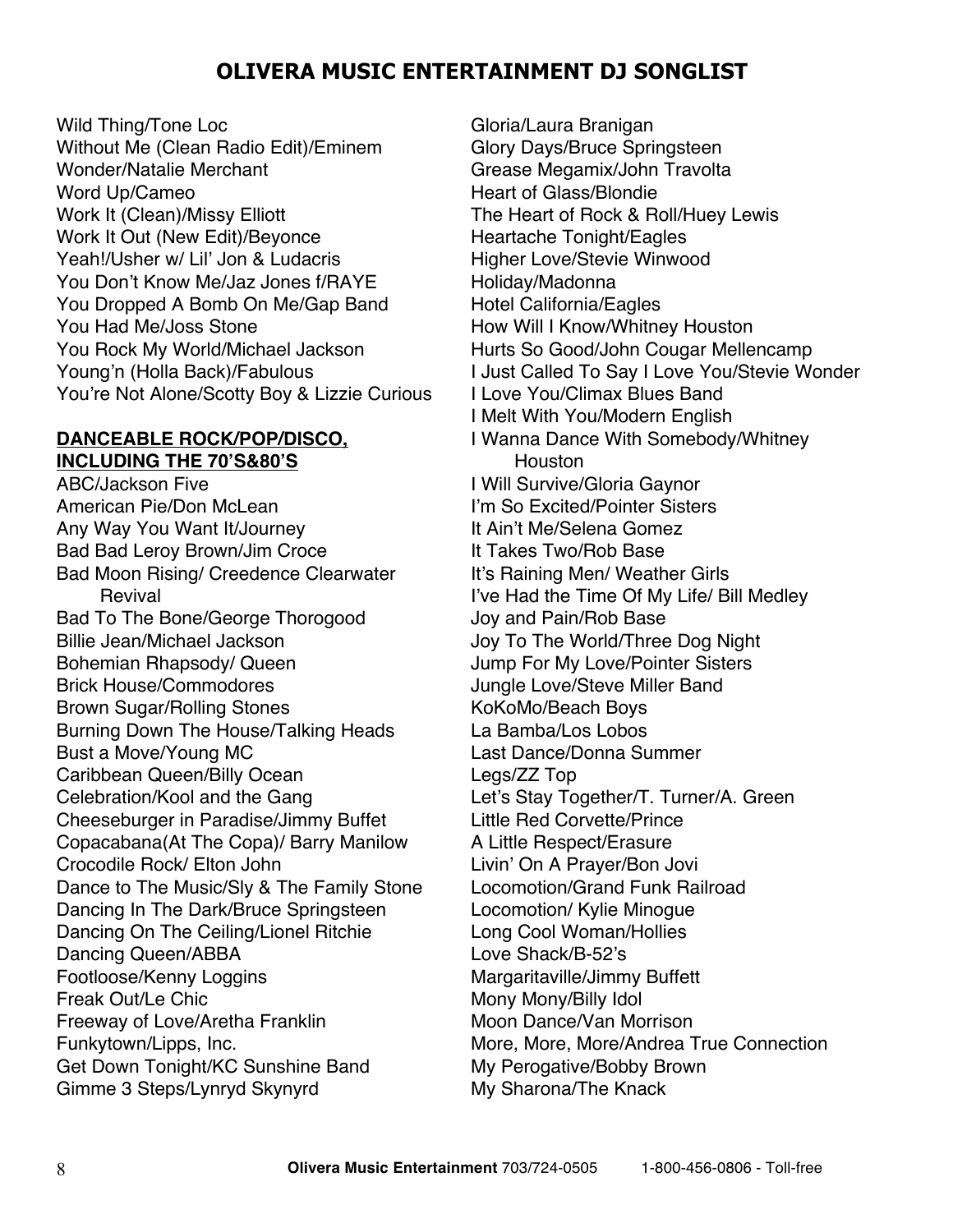Need You Tonight/INXS New Sensations/INXS 1999/Prince Old Time Rock N' Roll/Bob Seger Only The Good Die Young/Billy Joel Paradise By The Dashboard Light/Meatloaf Pink Houses/John Cougar Mellencamp Play That Funky Music/Wild Cherry Proud Mary/Creedence Clearwater Revival Rock The Casbah/The Clash Rock This Town/Stray Cats Shake Your Body Down to the Ground/Jacksons Shame/Evelyn Champagne King Shape of You/Ed Sheeran Shotgun/Jr Walker & the All Stars Signed, Sealed, Delivered I'm Yours/Stevie **Wonder** Some Kind Of Wonderful/Grand Funk Soul Man/Blues Brothers Stay/Zedd & Alessia Cara Stayin' Alive/Bee Gees Sugar Magnolia/Grateful Dead Sweet Home Alabama/Lynyrd Skynyrd Taking Care Of Business/Bachman Turner **Overdrive** That's What I Like/Bruno Mars The Joker/Steve Miller Band The Way You Make Me Feel/Michael Jackson This Old Heart Of Mine/Isley Brothers/Rod **Stewart** Thriller/Michael Jackson Time Warp/Rocky Horror Picture Show Uptight/Stevie Wonder Walking On Sunshine/Katrina & the Waves What I Like About You/Romantics Wild Wild Life/Talking Heads Wild Wild West/Escape Club Y.M.C.A./Village People You Sexy Thing/Hot Chocolate You Shook Me All Night Long/AC/DC Your Mama Don't Dance/Loggins & Messina Vogue/Madonna We Are Family/Sister Sledge

#### **LIVELY UP-TEMPO HITS FROM THE 50's**

At The Hop/Danny & the Juniors Beyond The Sea/Bobby Darin Blue Suede Shoes/Carl Perkins Blueberry Hill/Fats Domino Chantilly Lace/The Big Bopper Great Balls Of Fire/Jerry Lee Lewis Jailhouse Rock/ Elvis Presley Johnny B. Goode/ Chuck Berry The Lion Sleeps Tonight/Tokens Mack The Knife/Bobby Darin Oh, Pretty Woman/Roy Orbison Rock Around The Clock/Bill Haley & the Comets Rock 'N Robin/Bobby Darin Splish Splash/Bobby Darin Stroll/ Diamonds That'll Be The Day/Buddy Holly Tutti Frutti/Little Richard Wake Up Little Susie/Everly Brothers Yakety Yak/Coasters

#### **MOTOWN**

Ain't No Mountain High Enough/Marvin Gaye & Tammi Terrell Ain't Nothing Like The Real Thing/Marvin Gaye Ain't Too Proud To Beg/Temptations Baby Love/Dianna Ross & The Supremes Dancing in the Street/Martha Reeves Heard It Through The Grapevine/Marvin Gaye Higher and Higher/Jackie Wilson How Sweet It Is/Marvin Gaye I Can't Help Myself/Four Tops I Feel Good/James Brown In The Midnight Hour/Wilson Pickett It Takes Two/Marvin Gaye and Kim Weston Let's Get It On/Marvin Gaye Mustang Sally/Wilson Pickett My Girl/Temptations Natural Woman/Aretha Franklin Pink Cadillac/Bruce Springsteen Reach Out I'll Be There/Four Tops Rescue Me/Fontella Bass Respect/Aretha Franklin Same Old Song/Four Tops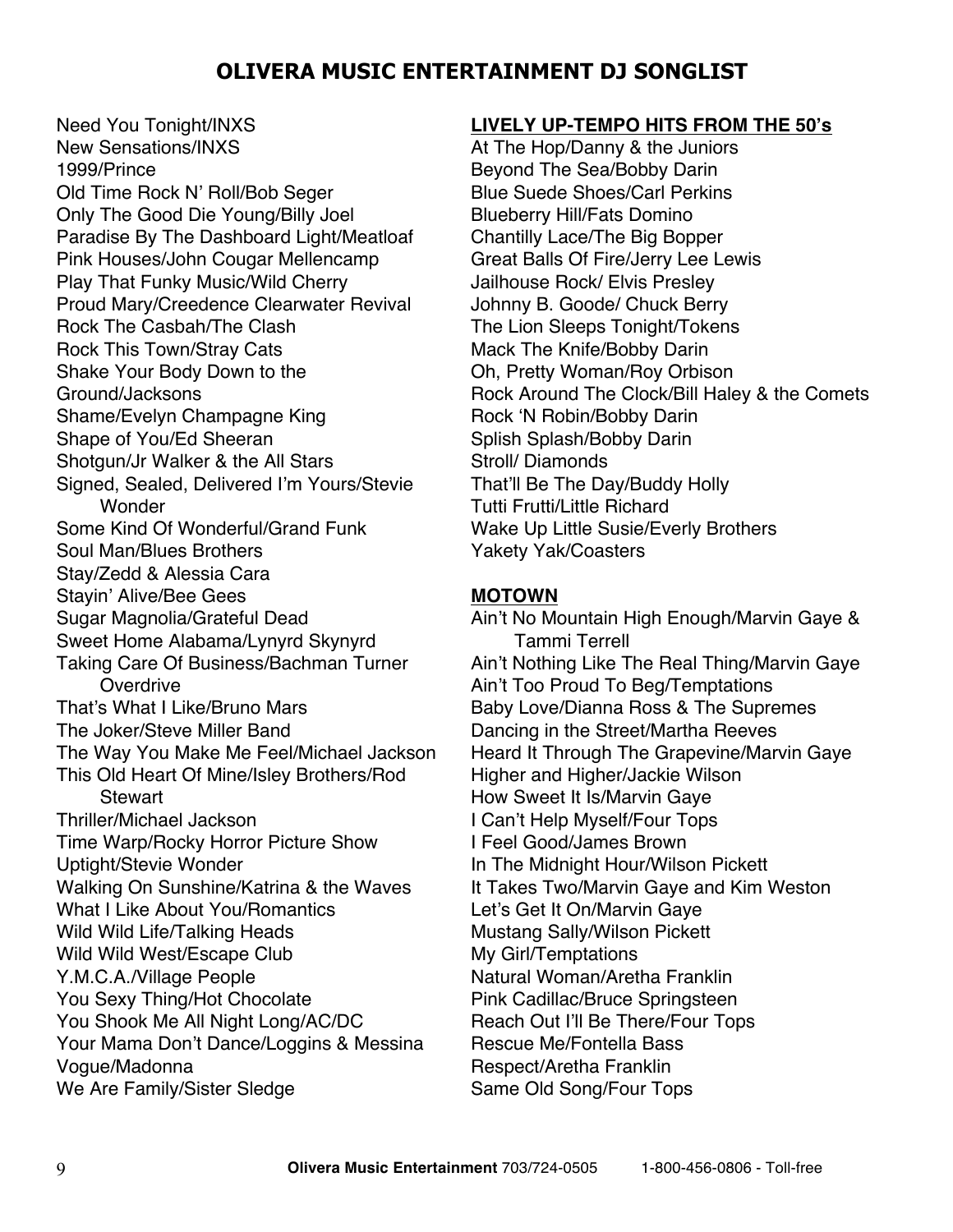Second That Emotion/Smokey Robinson Someday We'll Be Together/D. Ross (Supremes) Stop In The Name Of Love/D. Ross (Supremes) This Old Heart Of Mine/Stevie Wonder Under The Boardwalk/Drifters When A Man Loves A Woman/Percy Sledge You Can't Hurry Love/Supremes You're All I Need To Get By/Marvin Gaye

### **FAST DANCEABLE HITS OF THE 60's**

Barbara Ann/ Beach Boys Born To Be Wild/Steppenwolf Brown-Eyed Girl/Van Morrison Chantilly Lace/Big Bopper Charlie Brown/Coasters December 1963 (Oh What A Night)/Four Seasons Devil With The Blue Dress/Mitch Ryder Do You Love Me/ Contours Double Shot of My Baby's Love/Swingin' **Medallions** Eight Days A Week/Beatles Fun, Fun, Fun/Beach Boys Gimme Some Lovin'/Spencer Davis Group Good Lovin'/Rascals Hang On Sloopy/The McCoys Having A Party/Sam Cooke/Southside Johnny Hawaii 5-0/The Ventures Heard It Through The Grapevine/Marvin Gaye Higher and Higher/Jackie Wilson Hit The Road Jack/Ray Charles Honky Tonk Woman/ Rolling Stones I Feel The Earth Move/Carole King I Get Around/Beach Boys I Saw Her Standing There/Beatles It's My Party/Leslie Gore Jumping Jack Flash/Rolling Stones Kansas City/Wilbert Harrison Lady Willpower/Gary Puckett & The Union Gap Let's Twist Again/Chubby Checker Limbo Rock/ Chubby Checker Louie Louie/ Kingsmen

My Boyfriend's Back/Angels Runaround Sue/ Dion Satisfaction/Rolling Stones Shake A Tail Feather/James & Bobby Purify Sherry/Four Seasons Shout/Isley Brothers Soul Man/Sam & Dave Splish Splash/Bobby Darin Surfin/ USA/Beach Boys Twist/Chubby Checker Twist and Shout/Beatles Twistin' The Night Away/Sam Cooke/Rod **Stewart** Wanderer/ Dion Wild Thing/The Troggs Willy and the Hand Jive/Johnny Otis Show Wipe Out/The Surfaris Wooly Bully/Sam The Sham &the Pharaohs

#### **SLOW HITS FROM THE 50's & 60's**

At Last/Etta James Can't Help Falling In Love/ Elvis Presley Chapel Of Love/Dixie Cups Day-O/Harry Belafonte Dock Of The Bay/Otis Redding Earth Angel/Penguins Ebb Tide/Righteous Brothers Georgia On My Mind/Ray Charles Goodnight Sweetheart/Spaniels I Left My Heart In San Francisco/Tony Bennett I Only Have Eyes For You/Art Garfunkel I Only Have Eyes For You/The Flamingos I Want You Back/Jackson Five I'll Be There/Jackson Five In My Life/Beatles In The Still Of The Night/Five Satins It's All In The Game/Tommy Edwards Misty/Johnny Mathis Only You/Platters Ooh Baby Baby/Smokey Robinson &/t Miracles The Party's Over/Nat King Cole Smoke Gets In Your Eyes/Platters Theme From A Summer Place/Percy Faith Unchained Melody/Righteous Brothers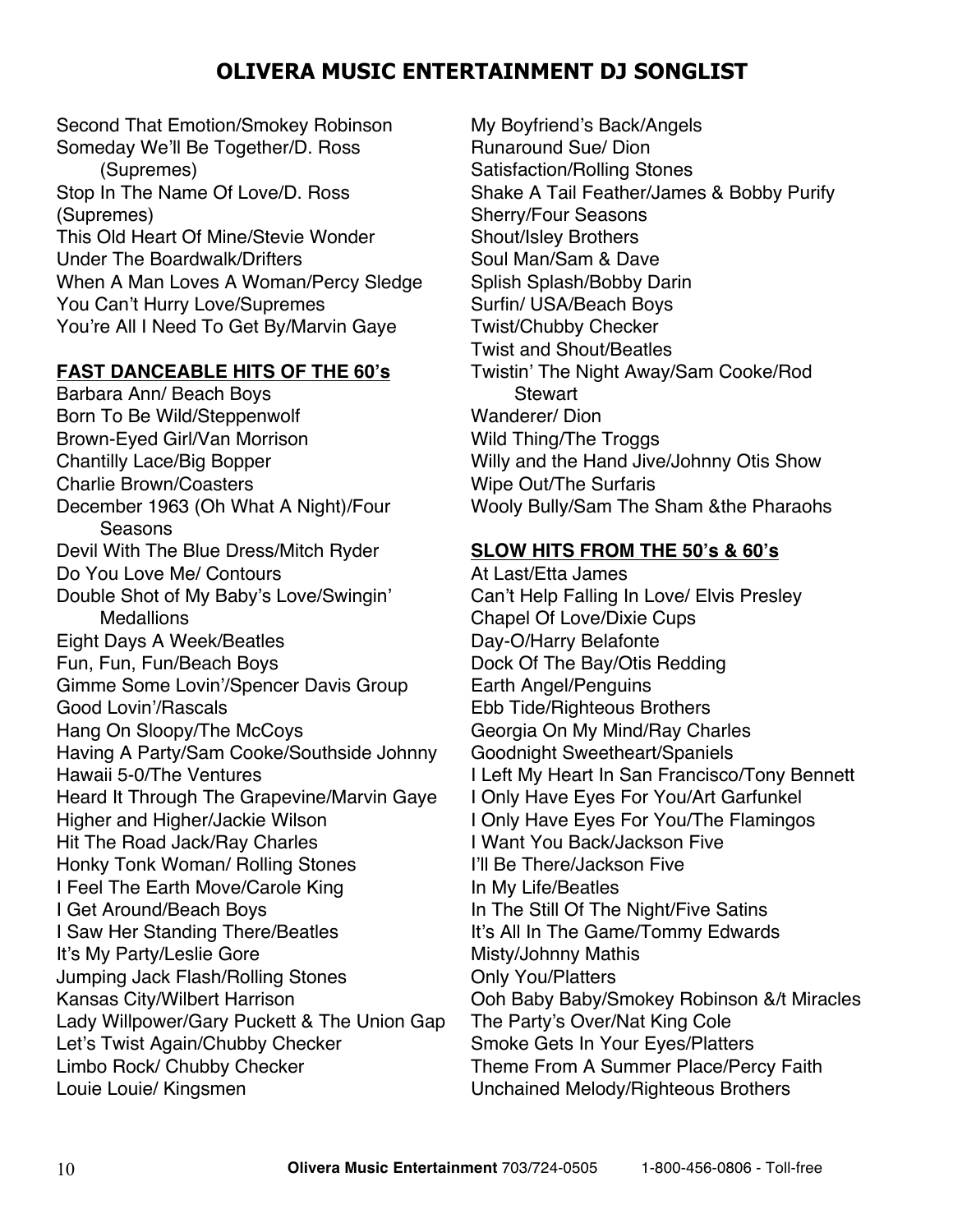When A Man Loves A Woman/Percy Faith Wonderful World/ Louis Armstrong

### **COUNTRY**

All I Ask For Anymore/Trace Adkins (Ballad) Always On My Mind/Willie Nelson Amazed/Lonestar American Kids/Kenny Chesney American Ride/Toby Keith Any Man of Mine/Shania Twain Automatic/Miranda Lambert Black/Dierks Bentley Bless This Broken Road/Rascal Flatts Body Like A Back Road/Sam Hunt Boot Scootin' Boogie/Brooks & Dunn Born To Boogie/Hank Williams, Jr. Chatahoochee/Alan Jackson Chicken Fried/Zac Brown Band Country Girl (Shake It For Me)/Luke Bryan Cowboy Casanova/Carrie Underwood Craving You/Thomas Rhett Crazy/Patsy Cline Cruise/Florida Georgia Line The Dance/Garth Brooks Deep River Woman/Alabama Die A Happy Man/Thomas Rhett Dirt/Florida Georgia Line Don't Rock the Jukebox/Alan Jackson Down at the Twist and Shout/Mary Chapin Carpenter Eight Second Ride/Jake Owen Elvira/Oak Ridge Boys Forever & Ever Amen/Randy Travis Free/Zac Brown Band Friends In Low Places/Garth Brooks From The Ground Up/Dan + Shay From This Moment/Shania Twain Girl In A Country Song/Maddie & Tae God Gave Me You/Blake Shelton God, Your Mama & Me/Florida Georgia Line Happy People/Little Big Town Hillbilly Rock/Marty Stuart H.O.L.Y./Florida Georgia Line How Could I Want More/Jamie Lynn Spears

How Not To/Dan + Shay Humble and Kind/Tim McGraw Hurricane/Luke Combs I Cross My Heart/George Strait I Don't Dance/Lee Brice I Feel Like A Woman/Shania Twain If I Told You/Darius Rucker I Like It I Love It/Tim McGraw In Case You Didn't Know/Brett Young I.O.U./Lee Greenwood I Swear/John Michael Montgomery In A Real Love/Phil Vassar Just A Kiss/Lady Antebellum Keeper of The Stars/Tracy Byrd Live Like You Were Dying/Tim McGraw Living For The Night/George Strait (Ballad) Lost In The Fifties Tonight/Ronnie Milsap Love Will Build A Bridge/The Judds Love You The Most/Eric Church (Ballad) Mountain Music/Alabama My Best Friend/Tim McGraw Need You Now/Lady Antebellum Nothing On But The Radio/Gary Allan Only You Can Love Me This Way/Keith Urban (Ballad) Passionate Kisses/Mary Chapin Carpenter People Are Crazy/Billy Currington Play It Again/Luke Bryan Redneck Woman/Gretchen Wilson Rocky Top/Nitty Gritty Dirt Band Say You Do/Dierks Bentley Save A Horse (Ride A Cowboy)/Big and Rich She's Everything/Brad Paisley Some Beach/Blake Shelton Stays in Mexico/Toby Keith Suds In A Bucket/Sara Evans T-R-O-U-B-L-E/Travis Tritt Take Me Home Country Roads/John Denver Take This Job & Shove It/Johnny Paycheck Thank God I'm A Country Boy/John Denver That Don't Impress Me/Shania Twain That's How Country Boys Roll/Billy Currington That's What It's All About/Brooks & Dunn The Fighter/Keith Urban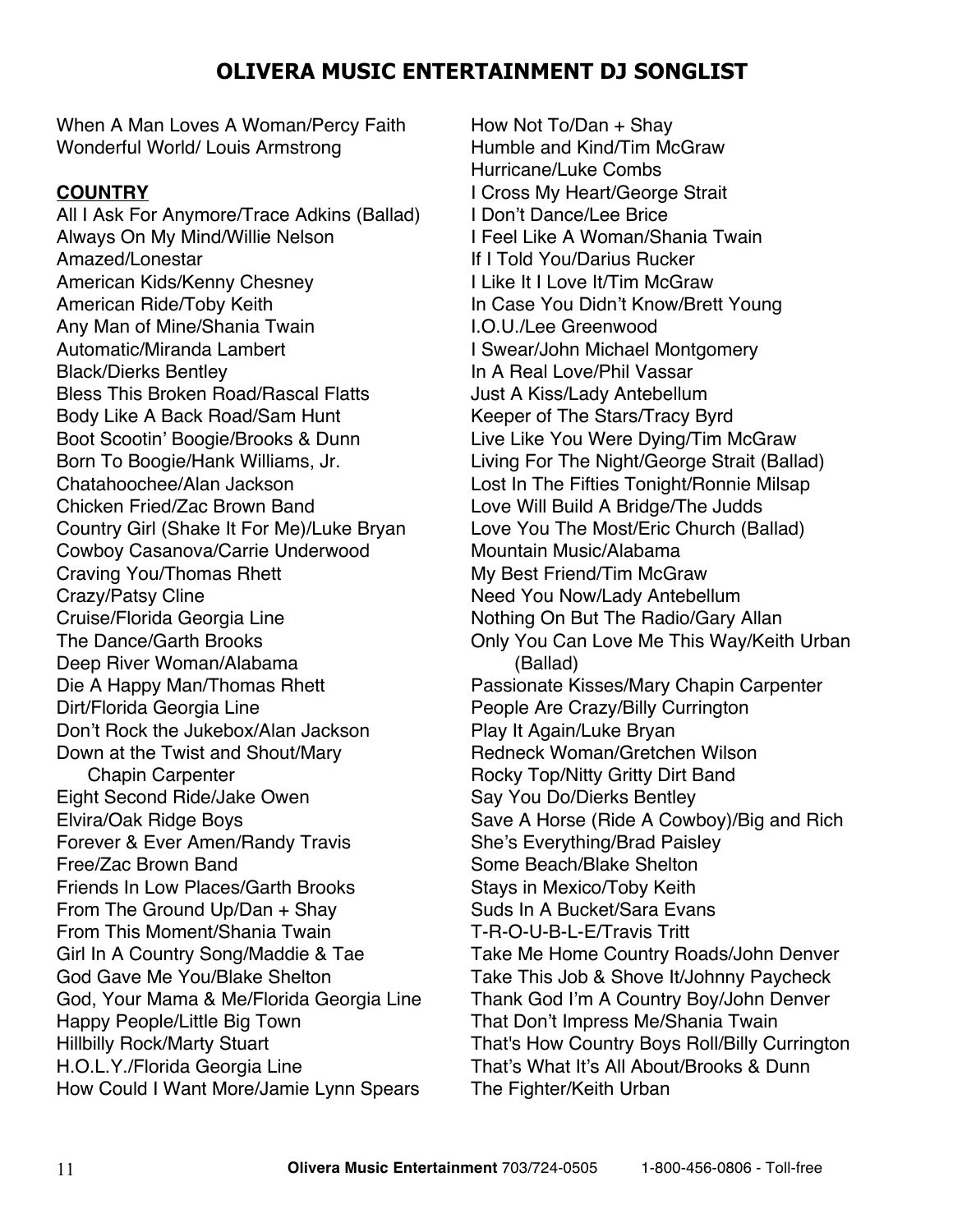The Weekend/Brantley Gilbert Toes/Zac Brown Band Too Much Fun/Daryle Singletary Wasn't That A Party/Rovers Watermelon Crawl/Tracy Byrd Welcome To The Future/Brad Paisley When You Say Nothing At All/A. Krauss Whose Bed Have Your Boots Been Under/S.Twain Yeah Boy/Kelsea Ballerini You Belong With Me/Taylor Swift You and I/Eddie Rabbit & Crystal Gayle You Look Good/Lady Antebellum Yours If You Want It/Rascal Flatts

### **MODERN SWING/BIG BAND**

A String of Pearls/Glenn Miller Boogie Woogie Bugle Boy/Andrews Sisters/Midler Everybody Loves Somebody/Dean Martin Fly Me To The Moon/Frank Sinatra I Left My Heart In San Francisco/Tony Bennett I Did It My Way/Frank Sinatra In The Mood/Glenn Miller It Had To Be You/Frank Sinatra Jump, Jive and Wail/Brian Setzer Orchestra Love & Marriage/Frank Sinatra Moonlight Serenade/Glenn Miller Band Persidio/Duke Ellington Satin Doll/Duke Ellington Sing, Sing, Sing/Benny Goodman Spanish Eyes/ Al Martino Strangers In The Night/Frank Sinatra Stardust/Hoagie Carmichael Swing The Mood/Jive Bunny That's Amore/Dean Martin Under My Skin/Frank Sinatra Unforgettable/ Nat King Cole The Way You Look Tonight/Frank Sinatra When I Fall in Love/Nat King Cole You and Me & The Bottle Makes Three/Cherry Poppin' Daddies Zoot Suit Riot/Cherry Poppin' Daddies

#### **MISCELLANEOUS/SPECIALTY DANCES**

Anniversary Waltz/Eddie Howard Auld Lang Syne/Various Artists Beer Barrel Polka Birthday/Beatles Booty Call/Black Street Bunny Hop/Ray Anthony Cha Cha Slide/DJ Casper Chicken Dance/ Various Artists Cut the Cake/Average White Band Cupid Shuffle/Cupid Daddy's Little Girl/Mills Brothers Day-O/Harry Belafonte Dollar Wine Dance/Byron Lee Electric Boogie(Electric Slide)/Marcia Griffiths Gangnam Style/PSY The Girl From Ipanema/Stan Getz & Astrund **Gilberto** Hail To The Redskins/Traditional Hands Up/Sway Happy Birthday/ Various Artists Hava Nagilah Hokey Pokey/Ray Anthony Hora Medley/Traditional Irish Jig/Traditional La Paloma Blanca Macarena/Los Del Mar The Nae Nae/We Are Toonz Never On Sunday/Traditional New York, New York/Frank Sinatra Step In The Name Of Love/R. Kelly Stripper/David Rose Summer Wind/Frank Sinatra Sunrise, Sunset/Fiddler on The Roof Orig. Soundtrack Tarantella/Chuck Mangione Turn Down For What/DJ Snake & Lil John When Irish Eyes Are Smiling/Mitch Miller/Traditional Wedding March, Processional & Recessional The Wobble/V.I.C.